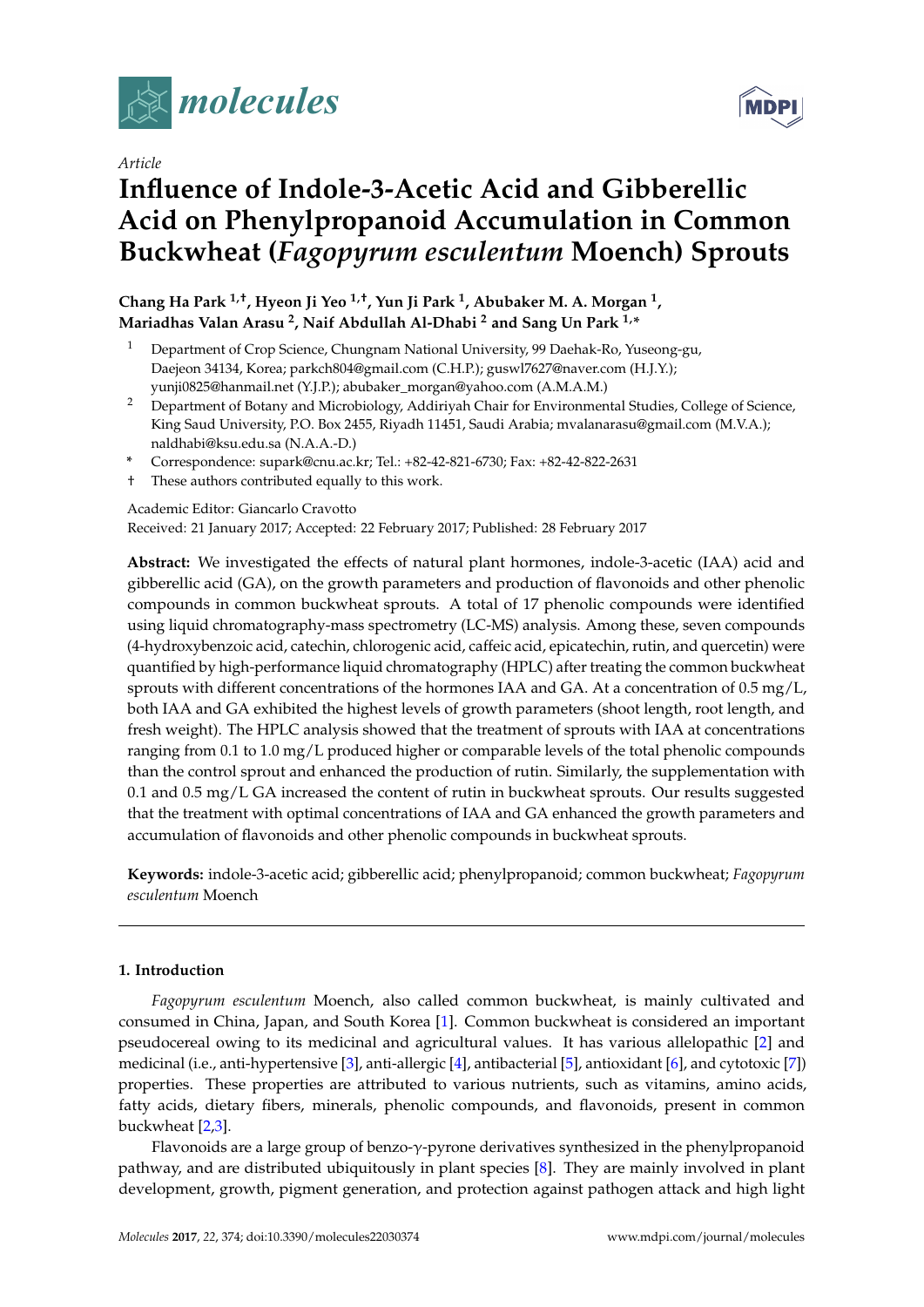and ultraviolet radiation [\[9,](#page-7-8)[10\]](#page-7-9). Previous studies have reported that common buckwheat contains a variety of flavonoids (vitexin, isovitexin, orientin, isoorientin, and rutin) [\[11\]](#page-7-10), a flavonol (quercetin), flavan-3-ols ((+)-catechin and (−)-epicatechin), and other phenolic compounds (chlorogenic acid, caffeic acid, ferulic acid, and gallic acid) [\[2\]](#page-7-1). In particular, rutin (quercetin-3-*O*-rutinoside), a flavonol glycoside, the primary component of the flavonoids present in common buckwheat [\[2](#page-7-1)[,11](#page-7-10)[–14\]](#page-7-11) and present in other buckwheat species (*F. homotropicum*, *F. esculentum*, and *F. tataricum*), exhibits various health benefits, including antioxidant [\[15\]](#page-7-12), anti-diabetic [\[16\]](#page-7-13), anti-inflammatory [\[17\]](#page-7-14), anti-neuroprotective [\[18\]](#page-7-15), and cytotoxic effects [\[19\]](#page-7-16), as well as inhibition of cardiac hypertrophy [\[20\]](#page-8-0). Additionally, buckwheat is considered a good source of dietary rutin since no previous reports have documented the detection of rutin in other cereals and pseudocereals.

Plant hormones, also called phytohormones, are defined as organic molecules affecting plant physiological processes, including differentiation, development, and growth, at low concentrations [\[21\]](#page-8-1). In plant tissue and cell culture, phytohormones were classified into five main classes [auxins, abscisic acid (ABA), cytokinins, ethylene, and gibberellins (GAs)]. Although an interaction between auxins and cytokinins is mainly required to regulate the normal physiological processes in plant tissue and organ cultures, ABA, ethylene, and GAs play regulatory roles [\[22\]](#page-8-2). More recently, brassinosteroids, jasmonates, polyamines, and salicylate have been recognized as new classes of plant hormones due to their regulatory roles in plant development [\[23\]](#page-8-3).

Various approaches, including culture systems, elicitation, plant hormones, nutrient conditions, removal of toxic products, and precursor feeding, have been used to promote the production of secondary metabolites [\[24–](#page-8-4)[28\]](#page-8-5). In particular, plant hormones have enhanced the production of specialized metabolites; for example, 6-benzyladenine enhanced rutin concentrations in buckwheat plantlets [\[29\]](#page-8-6) and ABA upregulated the production of phenolic compounds and glucosinolates in Chinese cabbage [\[30\]](#page-8-7) and anthocyanins and flavonols in muscadine grapes (*Vitis rotundifolia* Michx.) [\[31\]](#page-8-8). Ethylene increased the accumulation of alkaloids in cell cultures of *Catharanthus roseus* (L.) G. Don [\[32\]](#page-8-9). The optimized indolebutyric acid concentration led to the enhanced production of periplocin in the adventitious roots of *Periploca sepium* Bunge [\[33\]](#page-8-10). Synthetic auxins (2,4-dichlorophenoxyacetic acid and naphthaleneacetic acid) and natural auxins (indole-3-butyric acid and indole-3-acetic acid (IAA)) increased the production of anthocyanins in hairy root cultures of tartary buckwheat cultivar Hokkai T10 [\[34\]](#page-8-11). Similarly, the addition of salicylate markedly promoted mulberroside A production in cell suspension and root cultures of *Morus alba* [\[35\]](#page-8-12) and enhanced the accumulation of alkaloids in hairy roots of *Brugmansia candida* [\[36\]](#page-8-13). Furthermore, sorghum (*Sorghum bicolor*) roots, after treatment of jasmonates, exhibited increased accumulation of sorgoleone [\[37\]](#page-8-14).

Recently, Lee et al. (2014) [\[38\]](#page-8-15) and Seo et al. (2015) [\[39\]](#page-9-0) reported the effect of light-emitting diode lights on phenolic compound production in tartary and common buckwheat sprouts. Furthermore, Nam et al. (2015) [\[40\]](#page-9-1) identified the six flavonoids including vitexin, isovitexin, orientin, isoorientin, rutin, and quercetin-3-*O*-robinobioside in common buckwheat sprouts. In particular, the newly identified quercetin-3-*O*-robinobioside was present only in common buckwheat sprouts. To our knowledge, no previous reports have documented the influence of IAA and GA on the accumulation of flavonoids in common buckwheat sprouts. Thus, the current study aimed to optimize the concentration of IAA and GAs for the growth and production of flavonoids and other phenolic compounds in common buckwheat sprouts using liquid chromatography-mass spectrometry (LC-MS) and high-performance liquid chromatography (HPLC) analyses.

### **2. Results and Discussion**

## *2.1. Growth Patterns of Buckwheat Sprouts after Treatment with IAA and GA*

The growth patterns of buckwheat sprouts supplemented with 0.1, 0.3, 0.5, 3.0, 5.0 mg/L of IAA and GA were assessed by measuring their shoot height (cm), root length (cm), and fresh weight (g).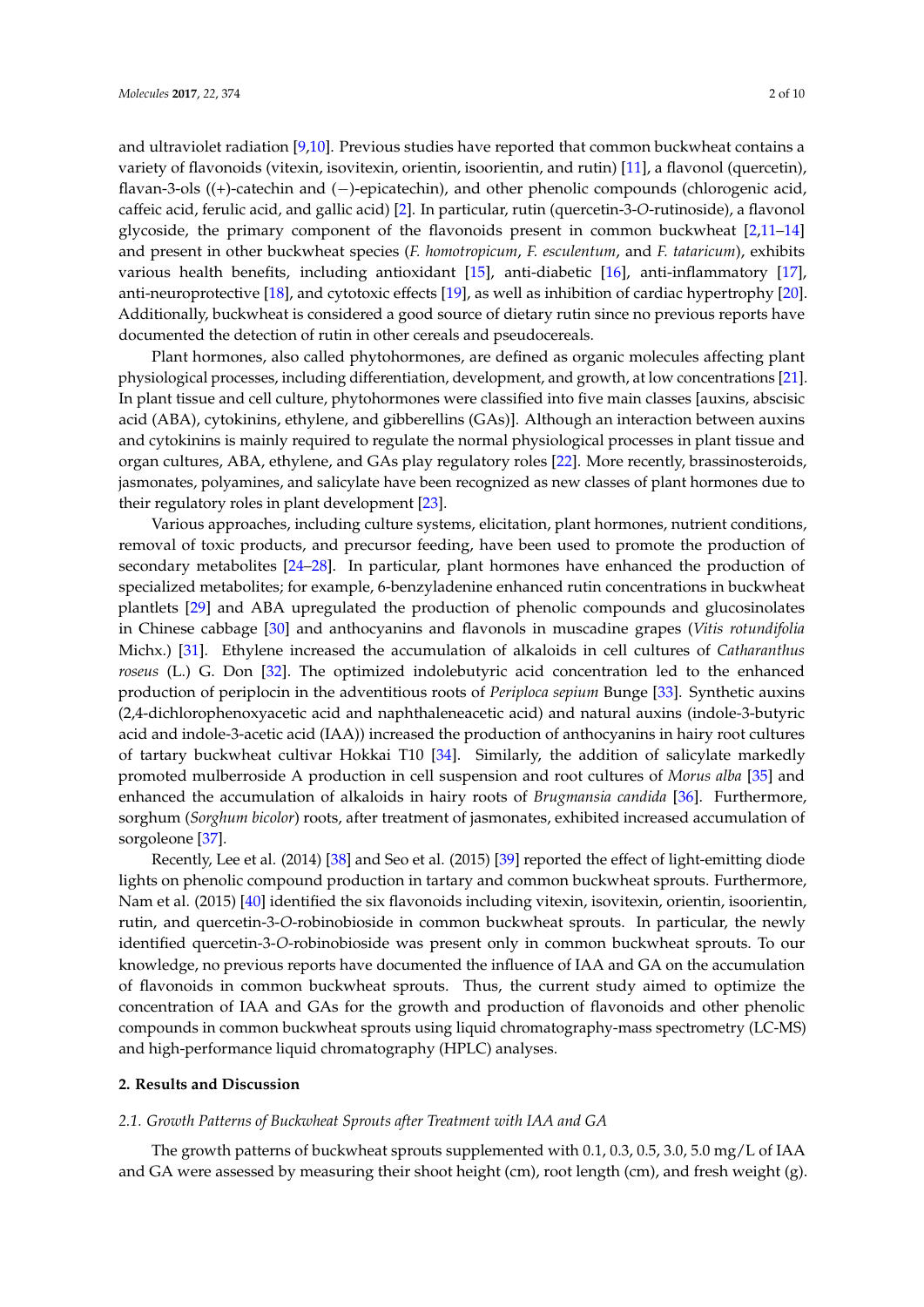Table [1](#page-2-0) shows that the growth patterns of sprouts after treatment with both hormones were almost similar. The supply of exogenous IAA and GA gradually increased the shoot height, root length, and fresh weight of buckwheat sprouts at the concentrations of 0.1, 0.5, and 1.0 mg/L, but the growth patterns were significantly decreased at the concentrations of 3.0 and 5.0 mg/L. We also used an experimental control in which the common buckwheat sprouts were grown without any hormones for 10 days. The treatment of GA at 0.5 mg/L exhibited the highest values of all growth patterns. The values of shoot height, root length, and fresh weight were 1.91, 1.98, and 2.22 times higher than those of the control, respectively. Furthermore, these values were 8.22, 5.24, and 5.00 times higher than than the lowest value acquired after treatment with 5.0 mg/L GA. Treatment with 0.5 mg/L IAA resulted in the highest values of all growth patterns, which were 1.79, 3.37, and 2.33 times higher than those of the control, and 5.96, 4.69, and 3.50 times higher than the lowest values after treatment with 5.0 mg/L IAA. Among the different concentrations of IAA and GA, 0.5 mg/L was the most effective concentration for sprout growth (Figure [1\)](#page-2-1).  $A = \frac{1}{2}$ 

<span id="page-2-1"></span>

**Figure 1.** Effect of indole-3-acetic (IAA) and gibberellic acid (GA) on sprout growth. **Figure 1.** Effect of indole-3-acetic (IAA) and gibberellic acid (GA) on sprout growth.

<span id="page-2-0"></span>**Table 1.** Morphological differentiation in common buckwheat sprouts treated with exogenous hormones at different concentrations. Data were recorded after 10 days of growth.

| <b>Hormones</b> | Concentration (mg/L) | Shoot Length (cm)           | Root Length (cm)   | Fresh Weight (g) |  |
|-----------------|----------------------|-----------------------------|--------------------|------------------|--|
| Control         | $\Omega$             | $6.77 + 0.29c$ <sup>1</sup> | $1.67 + 0.09d$     | $0.09 + 0.01$ de |  |
| <b>IAA</b>      | 0.10                 | $11.63 + 0.50a$             | $2.50 + 0.17c$     | $0.17 + 0.01ab$  |  |
|                 | 0.50                 | $12.10 + 0.71a$             | $5.63 \pm 0.21a$   | $0.21 \pm 0.04a$ |  |
|                 | 1.00                 | $10.07 + 0.35b$             | $3.67 + 0.14b$     | $0.14 + 0.04$ bc |  |
|                 | 3.00                 | $5.83 + 0.10d$              | $1.90 + 0.11cd$    | $0.11 + 0.01cd$  |  |
|                 | 5.00                 | $2.03 + 0.26e$              | $1.20 + 0.06d$     | $0.06 + 0.01e$   |  |
| Control         | $\Omega$             | $6.77 + 0.29c$              | $1.67 + 0.09$ bc   | $0.09 + 0.01b$   |  |
| GA              | 0.10                 | $8.30 + 0.40b$              | $2.93 + 0.13a$     | $0.13 + 0.02b$   |  |
|                 | 0.50                 | $12.90 + 0.36a$             | $3.30 + 0.20a$     | $0.20 + 0.05a$   |  |
|                 | 1.00                 | $8.07 + 0.64b$              | $2.23 + 0.13b$     | $0.13 \pm 0.00$  |  |
|                 | 3.00                 | $5.27 + 0.21d$              | $1.07 \pm 0.09$ cd | $0.09 \pm 0.01$  |  |
|                 | 5.00                 | $1.57 \pm 0.15e$            | $0.63 \pm 0.04d$   | $0.04 \pm 0.01c$ |  |

*2.2. LC-MS and HPLC Analysis of Common Buckwheat Sprouts after Treatment with IAA and GA*  Multiple Range Test (DMRT)).<sup>1</sup> Means with different letters (a, b, c, d, and e) in the same column differ significantly ( $p < 0.05$ , ANOVA, Duncan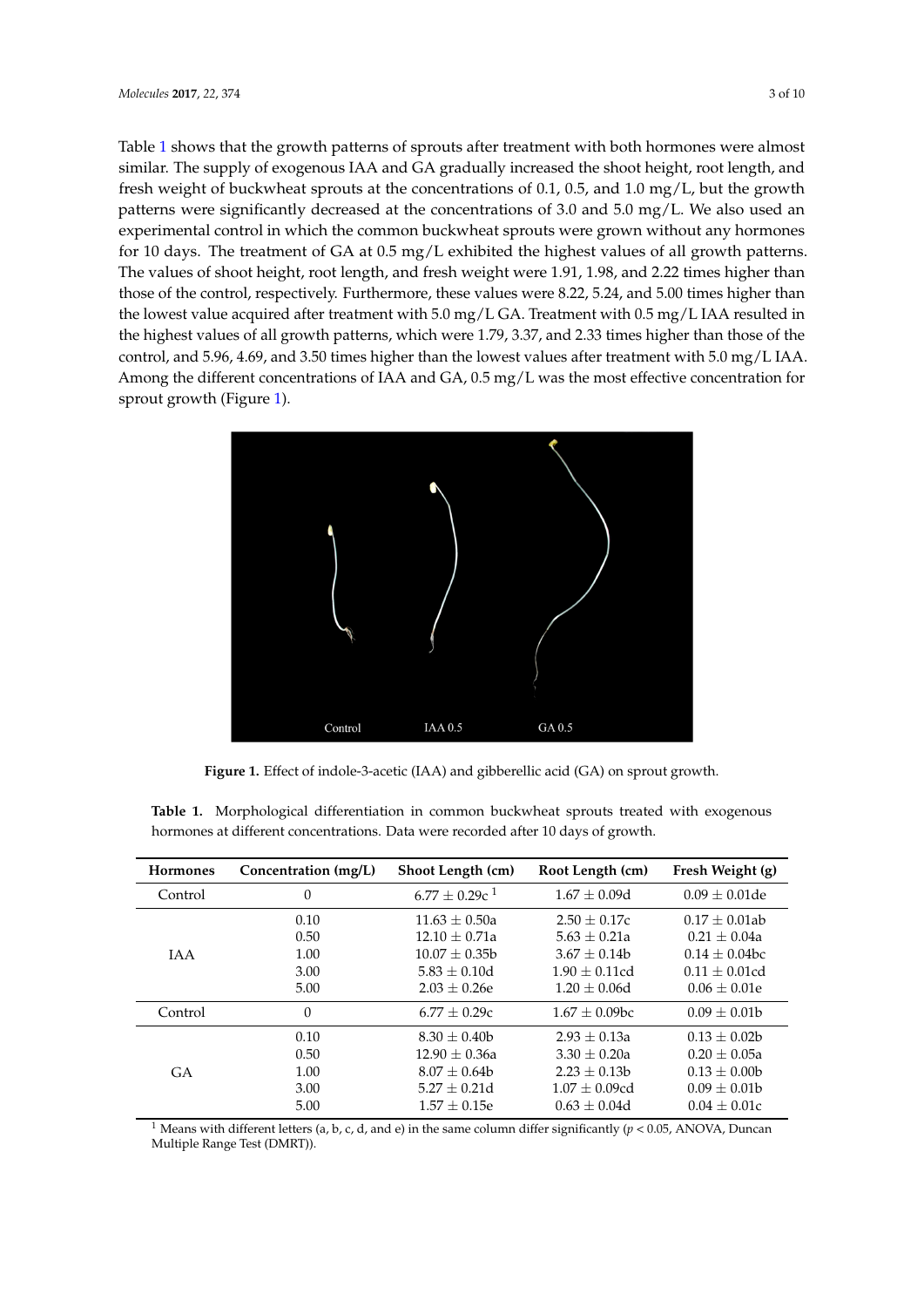#### *2.2. LC-MS and HPLC Analysis of Common Buckwheat Sprouts after Treatment with IAA and GA*

A total of 17 phenolic compounds were identified in common buckwheat sprouts by LC-MS analysis as shown in Table [2.](#page-3-0) Compounds **1** to **14** exhibited the major ion peaks at *m*/*z* 169.5 [M − H]−, 137.3 [M − H]−, 289.2 [M − H]−, 353.0 [M − H]−, 167.9 [M − H]−, 179.7 [M − H]−, 289.5 [M − H]−, 163.8 [M − H]−, 193.5 [M − H]−, 609.8 [M − H]−, 301.9 [M − H]−, 285.3 [M − H]−, 609.9 [M − H]−, and 431.6 [M − H]−. Compound **15** showed a major ion peak at *m*/*z* 175.6 [M − Na]−. Subsequently, compounds **16** and **17** showed major ion peaks at *m*/*z* 341.8 [M − H]<sup>−</sup> and 577.7 [M − H]−, respectively.

<span id="page-3-0"></span>**Table 2.** List of detected phenolic compounds and their retention times ( $t<sub>R</sub>$ ), and molecular ([M − H]<sup>-</sup>, [M − Na]−) and fragment ions in negative mode in *Fagopyrum esculentum* Moench.

| No | Name                            | Molecular<br>Formula | Molecular<br>Weight | $t_{\rm R}$<br>(min) | $[M-H]$ <sup>-</sup> | $[M - Na]$ <sup>-1</sup> |
|----|---------------------------------|----------------------|---------------------|----------------------|----------------------|--------------------------|
| 1  | Gallic acid                     | $C_7H_6O_5$          | 170.12              | 41.80                | 169.5                |                          |
| 2  | 4-hydroxybenzoic acid           | $C_7H_6O_3$          | 138.12              | 20.10                | 137.3                |                          |
| 3  | Catechin                        | $C_{15}H_{14}O_6$    | 290.27              | 20.30                | 289.2                |                          |
| 4  | Chlorogenic acid                | $C_{16}H_{18}O_9$    | 354.31              | 32.60                | 353.0                |                          |
| 5  | 4-hydroxy-3-methoxybenzoic acid | $C_8H_8O_4$          | 168.15              | 49.60                | 167.9                |                          |
| 6  | Caffeic acid                    | $C_9H_8O_4$          | 180.16              | 36.50                | 179.7                |                          |
| 7  | Epi-catechin                    | $C_{15}H_{14}O_5$    | 290.27              | 42.20                | 289.5                |                          |
| 8  | P-coumaric acid                 | $C_9H_8O_3$          | 164.16              | 84.90                | 163.8                |                          |
| 9  | Ferulic acid                    | $C_{10}H_{10}O_4$    | 194.18              | 28.50                | 193.5                |                          |
| 10 | Rutin                           | $C_{27}H_{30}O_{16}$ | 610.52              | 66.23                | 609.8                |                          |
| 11 | Ouercetin                       | $C_{15}H_{10}O_7$    | 302.24              | 79.71                | 301.9                |                          |
| 12 | Kaempferol                      | $C_{15}H_{10}O_6$    | 286.23              | 81.55                | 285.3                |                          |
| 13 | Quercetin-3-O-neohesperidoside  | $C_{27}H_{30}O_{16}$ | 610.52              | 67.11                | 609.9                |                          |
| 14 | Apigenin glucoside              | $C_{21}H_{20}O_{10}$ | 432.38              | 63.68                | 431.6                |                          |
| 15 | Syringic acid                   | $C_9H_{10}O_5$       | 198.17              | 59.52                |                      | 175.6                    |
| 16 | Caffeic acid hexose             | $C_{15}H_{17}O_9$    | 341.08              | 63.50                | 341.8                |                          |
| 17 | Procyanidin B2                  | $C_{30}H_{25}O_{12}$ | 578.13              | 59.70                | 577.7                |                          |

In the HPLC analysis, seven phenolic compounds were identified and quantified in the buckwheat sprouts supplemented with exogenous hormones (Table [3\)](#page-4-0). The treatment of buckwheat sprouts with IAA at the specific concentrations of 0.1, 0.5, and 1.0 mg/L resulted in an increase in the accumulation of phenolic compounds; however, at 3.0 and 5.0 mg/L, IAA treatment led to a significant decrease in the accumulation of phenolic compounds. Subsequently, the highest level of total phenolic compounds was recorded after supplementing the sprouts with 0.1 mg/L IAA (1580.49  $\pm$  11.19 µg/g Dry Weight (DW)), which was 1.83 times higher than the lowest one (861.74  $\pm$  47.37  $\mu$ g/g DW). Particularly, the levels of catechin, caffeic acid, and rutin were significantly increased after treatment with 0.1–1.0 mg/L IAA. The highest levels of catechin and caffeic acid were obtained after treatment with 0.5 mg/L IAA, which were 1.24 and 1.63 times higher than the equivalents of the control, respectively. Furthermore, the accumulation of rutin in the sprouts treated with 1.0 mg/L IAA was 1.39 times higher than that in the control. However, the IAA treatment led to a gradual concentration-dependent decrease in the accumulation of 4-hydroxybenzoic acid, chlorogenic acid, epicatechin, benzoic acid, and quercetin. Similarly, the accumulation of catechin, caffeic acid, and rutin was enhanced by supplementing the sprouts with 0.1 to 1.0 mg/L GA. After treating the sprouts with 0.1 mg/L GA, the highest values of catechin, caffeic acid, and rutin were  $115.93 \pm 5.69$ ,  $27.77 \pm 1.07$ , and  $866.13 \pm 37.41$  µg/g DW, respectively, which were 1.26, 1.72, and 1.23 times higher than those of the control. However, the treatment with GA showed a gradual concentration-dependent decrease in the values of the total phenolic compounds.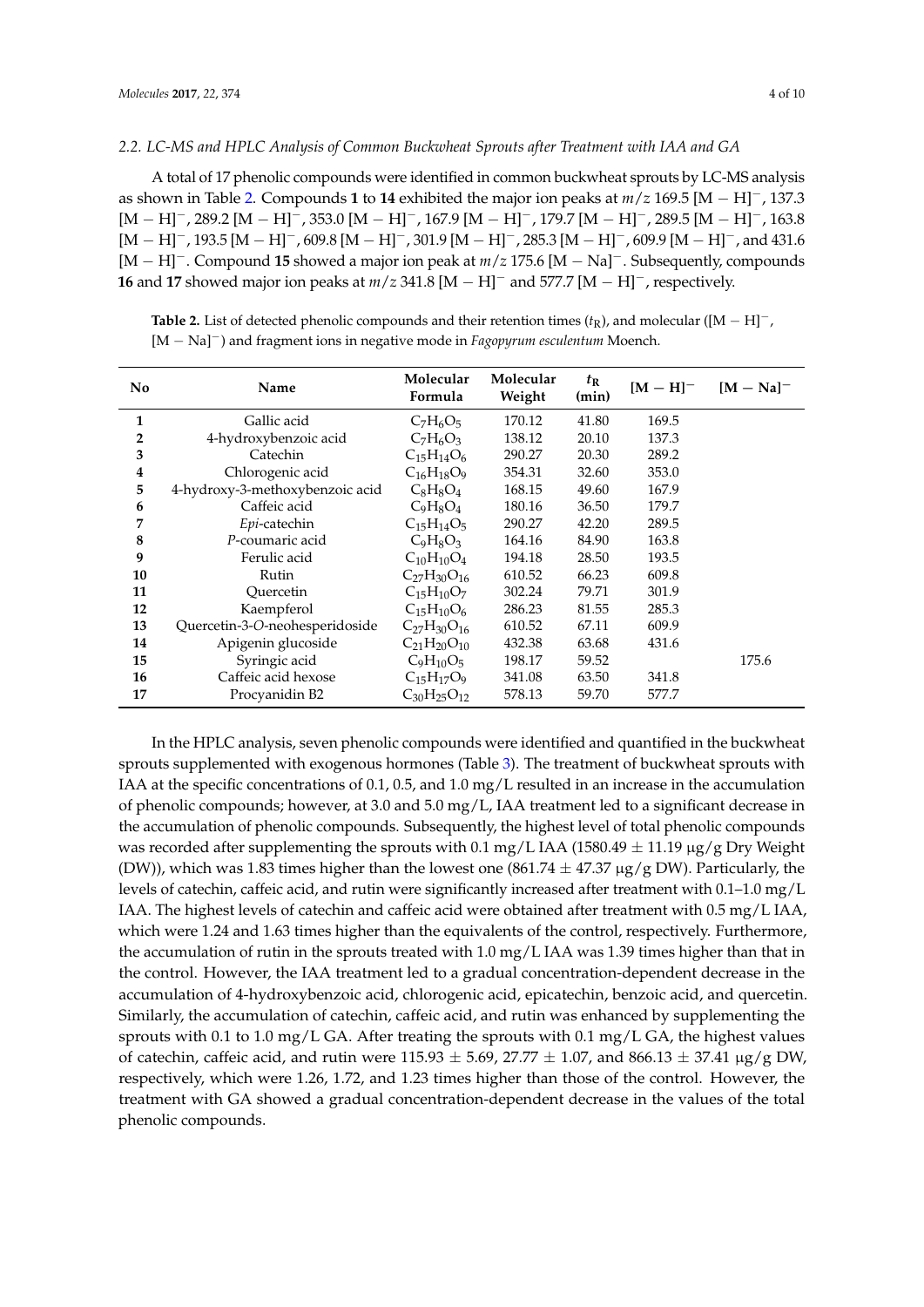| <b>Natural Plant</b> | Concentrations<br>(mg/L) | Phenolic Compounds (µg/g)     |                     |                      |                     |                       |                     |                    |                      |
|----------------------|--------------------------|-------------------------------|---------------------|----------------------|---------------------|-----------------------|---------------------|--------------------|----------------------|
| <b>Hormones</b>      |                          | 4-hydroxybenzoic acid         | Catechin            | Chlorogenic Acid     | Caffeic Acid        | Epicatechin           | Rutin               | Ouercetin          | Total                |
| Control              | $\Omega$                 | $7.02 \pm 0.72a$ <sup>1</sup> | $91.77 \pm 7.45b$   | $123.28 \pm 9.98a$   | $16.19 \pm 3.47b$   | $455.38 \pm 50.05a$   | $704.22 \pm 21.61c$ | 52.11 $\pm$ 4.74a  | $1449.97 \pm 11.19b$ |
| IAA                  | 0.1                      | $1.79\pm0.11\mathrm{d}$       | $90.90 \pm 11.46$   | $112.86 \pm 15.44ab$ | $18.06 \pm 1.95b$   | $356.76 \pm 0.27b$    | 977.1 $\pm$ 31.68a  | $23.02 \pm 1.23c$  | $1580.49 \pm 14.96a$ |
|                      | 0.5                      | $0.44 \pm 0.27$ e             | $113.35 \pm 5.26a$  | $100.13 \pm 3.78b$   | $26.34 \pm 0.21a$   | $327.90 \pm 28.95$ bc | $852.46 \pm 11.88b$ | $20.23 \pm 3.67c$  | $1440.85 \pm 10.93b$ |
|                      | 1.0                      | $3.98 \pm 0.02c$              | $113.01 \pm 9.51a$  | $101.79 \pm 3.93b$   | $24.03 \pm 4.87a$   | $307.31 \pm 7.52$ bcd | 982.15 $\pm$ 62.65a | $45.85 \pm 1.70b$  | $1578.12 \pm 10.93a$ |
|                      | 3.0                      | $1.31 \pm 0.22d$              | $84.88 \pm 13.16b$  | $97.59 \pm 9.78b$    | $14.48 \pm 3.53$ bc | $290.73 \pm 34.52$ cd | $495.58 \pm 12.06d$ | $18.12 \pm 3.02c$  | $1002.69 \pm 55.49c$ |
|                      | 5.0                      | $5.78 \pm 0.74b$              | $89.08 \pm 3.75b$   | $74.33 \pm 4.63c$    | $9.04 \pm 3.84c$    | $261.52 \pm 35.80d$   | $414.54 \pm 9.40e$  | $7.46 \pm 2.10d$   | $861.74 \pm 47.43d$  |
| Control              | $\overline{0}$           | $7.02 \pm 0.72a$              | $91.77 \pm 7.45c$   | $123.28 \pm 9.98a$   | $16.19 \pm 3.47b$   | $455.38 \pm 50.05a$   | $704.22 \pm 21.61c$ | $52.11 \pm 4.74b$  | $1449.97 \pm 11.19a$ |
| GA                   | 0.1                      | $1.28 \pm 0.38$ b             | $115.93 \pm 5.69a$  | $111.85 \pm 6.75a$   | $27.77 \pm 1.07a$   | $248.27 \pm 34.82b$   | $866.13 \pm 37.41a$ | $62.27 \pm 10.49a$ | 1433.51 $\pm$ 19.21a |
|                      | 0.5                      | $0.00 \pm 0.00c$              | $103.96 \pm 4.71b$  | $114.07 \pm 8.30a$   | $27.80 \pm 3.02a$   | $251.46 \pm 0.75b$    | $756.98 \pm 40.04b$ | $70.70 \pm 5.12a$  | $1324.97 \pm 10.93b$ |
|                      | 1.0                      | $1.11 \pm 0.33b$              | $103.43 \pm 1.94b$  | $97.39 \pm 8.88$ b   | $24.11 \pm 3.53a$   | $266.19 \pm 8.06b$    | $644.23 \pm 12.04d$ | $31.07 \pm 2.19c$  | $1167.53 \pm 10.93c$ |
|                      | 3.0                      | $0.46 \pm 0.80$ bc            | $76.96 \pm 6.72d$   | $62.60 \pm 5.58c$    | $15.06 \pm 5.02b$   | $234.31 \pm 21.80$    | $311.49 \pm 5.88$ e | $15.26 \pm 1.32d$  | $716.14 \pm 25.48d$  |
|                      | 5.0                      | $0.13 \pm 0.23c$              | $96.63 \pm 3.27$ bc | $54.13 \pm 2.60c$    | $12.43 \pm 2.59b$   | $268.42 \pm 12.23b$   | $289.61 \pm 6.36e$  | $10.59 \pm 0.60d$  | $731.94 \pm 12.68d$  |

**Table 3.** Effect of IAA and GA on the accumulation of phenolic compounds in common buckwheat sprouts.

<span id="page-4-0"></span><sup>1</sup> Means with different letters (a, b, c, d, and e) in the same column differ significantly ( $p$  < 0.05, ANOVA, DMRT).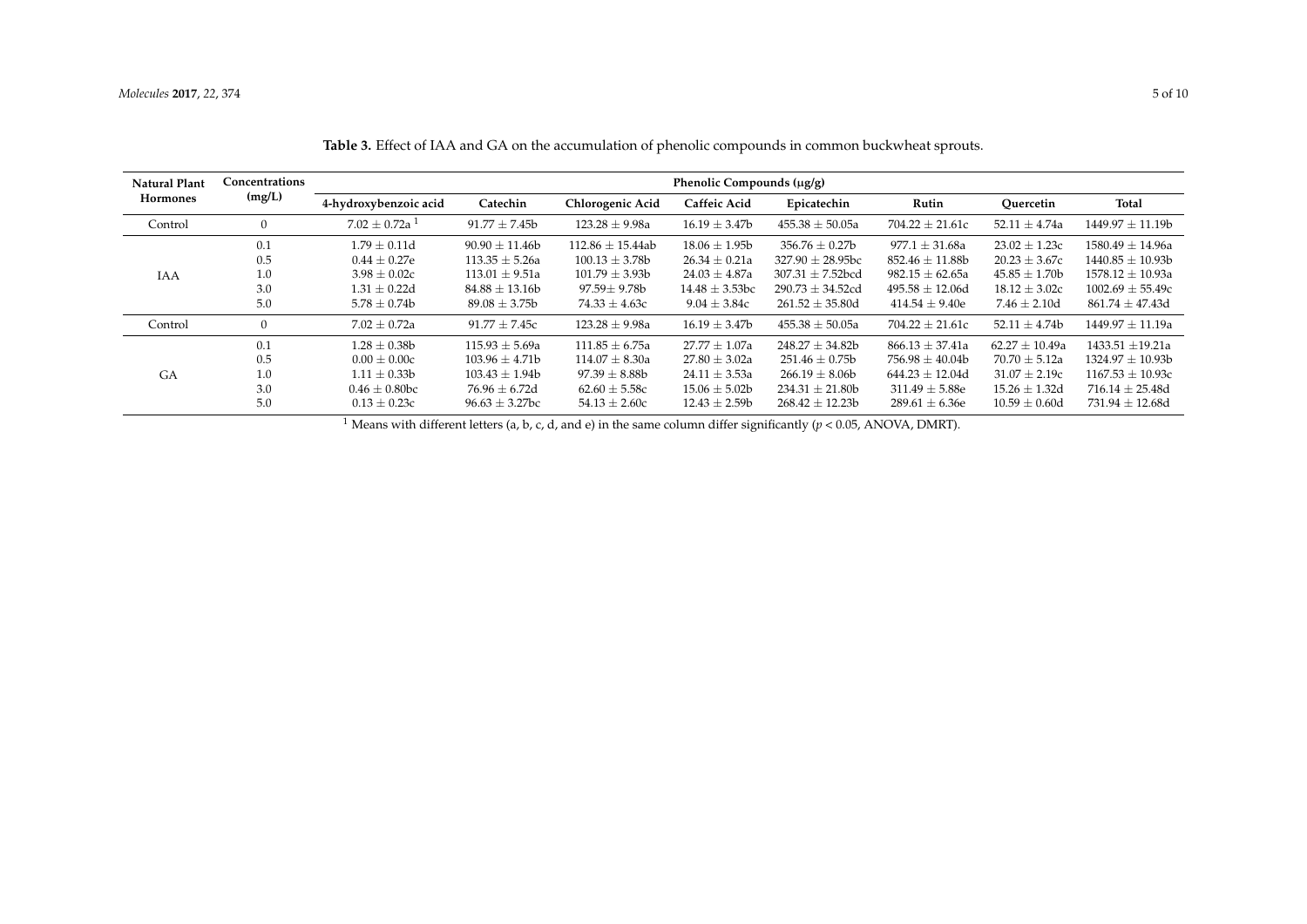Both natural and synthetic auxins are important phytohormones which regulate plant development. In particular, IAA are a major plant hormone and its key roles in cell division, elongation, and differentiation are apparently evident from observing the embryonic and post-embryonic development and tropisms (i.e., movement towards gravity and light) [\[41\]](#page-9-2). GAs, initially synthesized from the trans-geranylgeranyl diphosphate, are bioactive compounds involved in diverse processes throughout plant growth and development (i.e., promotion of leaf and stem growth, induction of seed germination, modulation of flowering time, and modulation of the development of flowers, fruits, and seeds) [\[42,](#page-9-3)[43\]](#page-9-4).

Previous studies have reported that the exogenous supply of IAA and GA is a useful approach to enhance the production of various secondary metabolites. The results from these studies were consistent with our findings. Exogenously supplied IAA at 0.1 mg/L enhanced the production of shikonin in cell cultures of *Onosma paniculatum* L. [\[44\]](#page-9-5). An exogenous supply of 0.5 and 1.0 mg/L IAA led to an increase in the production of total phenolics and flavonoids in the adventitious roots of *Hypericum perforatum* L. [\[45\]](#page-9-6). Similarly, a relatively low concentration of IAA promoted the production of phenolic compounds in the hairy roots of *Panax ginseng* C. A. Meyer [\[46\]](#page-9-7). Additionally, the accumulation of aryltetralin-type lignans (e.g., podophyllotoxin and 6-methoxypodophyllotoxin) was increased by the addition of IAA in the hairy root clone of *Linum album* LYR2i [\[47\]](#page-9-8). Bais et al. (2001) reported that the exogenous treatment of  $GA_3$  induced an increase in root growth and the production of coumarins (e.g., esculin and esculetin) in the hairy roots of *Cichorium intybus* L. 'Lucknow Local' [\[48\]](#page-9-9). Furthermore, GA<sub>3</sub> enhanced the production of phenolics (e.g., anthocyanin, cichoric acid, caftaric acid, chlorogenic acid, and caffeic acid) in the hairy roots of *Echinacea purpurea* (L.) Moench and sesquiterpenes (e.g., artemisinin) in the hairy roots of *Artemisia annua* L. [\[49,](#page-9-10)[50\]](#page-9-11).

This study reported that the effect of IAA and GA on the growth and accumulation of phenolic compounds, including rutin and catechin, in common buckwheat sprouts, indicating that the treatment of the natural plant hormones at certain concentrations enhanced the growth and the accumulation of the natural products in the buckwheat sprouts.

# **3. Materials and Methods**

# *3.1. Plant Materials*

Seeds of common buckwheat were purchased from BONGPYEONG MAEMIL TUEKSANDANGI (Pyeongchang gun, Gangwon-do, Korea). For the treatment, stock solutions of IAA and GA at a concentration of 1 mg/mL was prepared in absolute ethanol, followed by dilution with deionized water to 0.1, 0.5, 1.0, 3.0, and 5.0 mg/L, respectively. 200 seeds (about 4 g) were soaked in tap water for 16 h at 28  $\degree$ C. Subsequently, the seeds were loaded onto each pot containing vermiculites at 25  $\degree$ C for germination and immediately treated with natural plant hormones (IAA and GA) at different concentrations (0.1, 0.5, 1.0, 3.0, and 5.0 mg/L) under dark condition in a plant growth chamber. After 2 days, the sprouts started to appear from the surface of the soil and were allowed to grow for 10 days. The sprout samples were frozen using −196 °C liquid nitrogen, and subsequently stored at −80 °C until use. After the lyophilization and grinding process, each sample was weighed to 100 mg and put in a 15-mL conical tube for further analysis.

# *3.2. Chemical and Standards*

Both gibberellic acid and indole-3-acetic acid were purchased from MB Cell, Seoul, Korea. External standards were purchased from different sources: hydroxybenzoic acid from Extrasynthese (Genay, France) and benzoic acid, catechin, caffeic acid, chlorogenic acid, epicatechin, quercetin, and rutin from Sigma-Aldrich Co., Ltd. (St. Louis, MO, USA).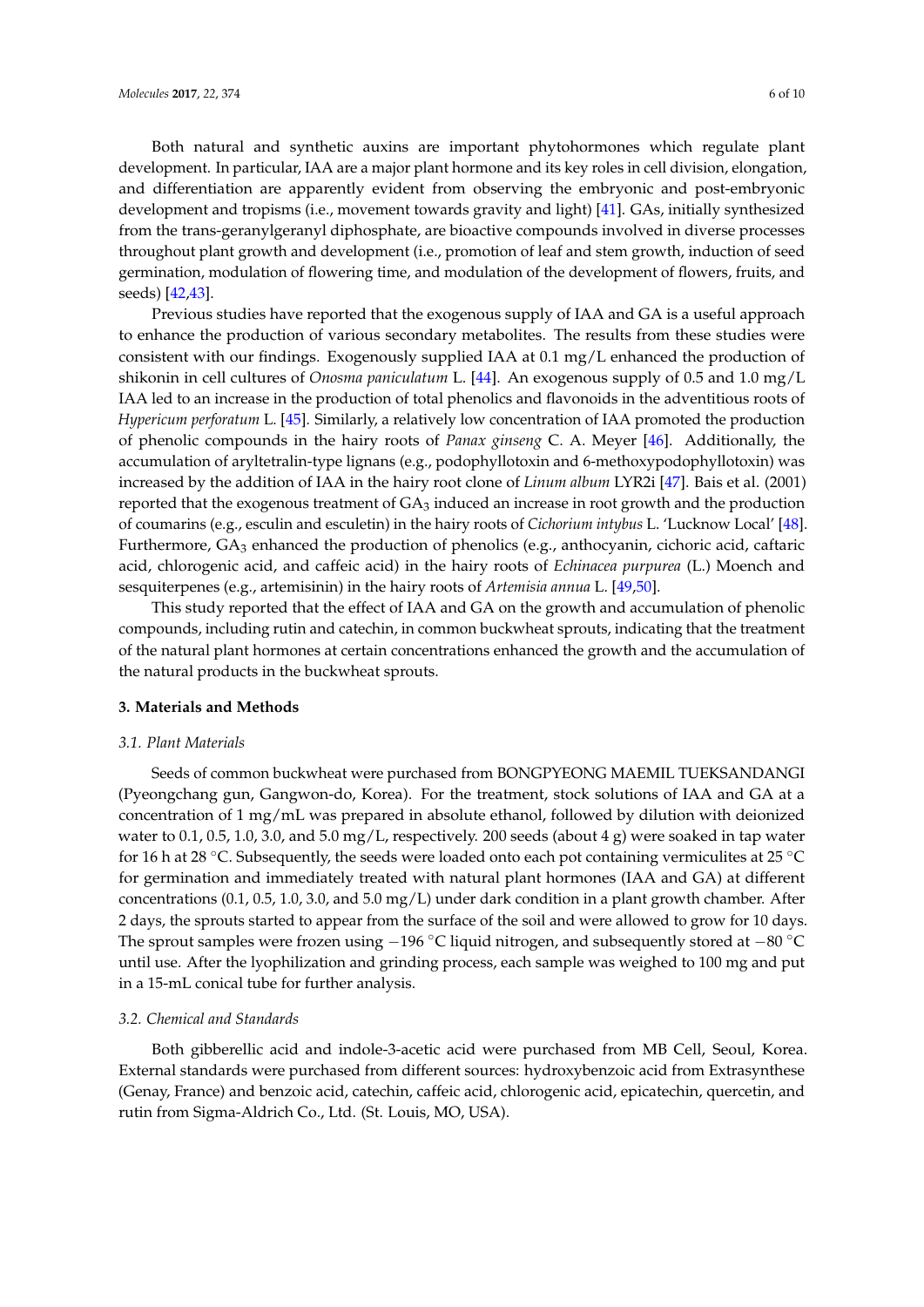#### *3.3. Extraction and Analysis of Flavonoids*

The extraction and analysis of flavonoids in common buckwheat sprouts were carried out using the slightly modified protocol of Li et al. (2014) [\[51\]](#page-9-12). For flavonoid extraction, 5 mL of aqueous methanol (80 % *v/v*) containing 10% acetic acid (0.1% *v/v*) was added into the conical tube containing the sample powder (100 mg). Subsequently, it was strongly sonicated at 28 °C for 10 min and extracted in a water bath set at 37 ℃ for 1 h. Next, the tube was centrifuged at 3000 rpm for 10 min, and the supernatant was transferred to a fresh tube. The entire procedure was performed twice. The collected supernatant was dried using nitrogen gas, before being resuspending in 5 mL of methanol. Additionally, the extracts were diluted by half with the addition of methanol, followed by their filtration and storage in a brown vial. Each flavonoid was separated using an HPLC system (NS-4000, Futecs, Daejeon, Korea) equipped with a  $C_{18}$  column (250 mm  $\times$  4.6 mm, 5 µm; RStech, Daejeon, Korea), UV-Vis detector, and an auto-sampler. The analysis was performed under the controlled conditions (detection wavelength, 280 nm; flow rate, 1.0 mL/min; injection volume, 20  $\mu$ L; and column temperature,  $30\degree C$ ). The HPLC mobile phase was composed of a mixture of (A) acetic acid/water (0.15:99.85, *v/v*), and (B) methanol. The gradient program were set as follows: The gradient conditions were established as follows: 0–1.0 min, 95% A; 1.1–4.0 min, 95%–85% A; 4.1–9.0 min, 85% A; 9.1–14.0 min, 85%–80% A; 14.1–24.0 min, 80% A; 24.1–54.0 min, 80%–70% A; 54.1–55.0 min, 70%–55% A; 55.1–65.0 min, 55% A; 65.1–75.0 min, 55%–44% A; 75.1–77.0 min, 44%–40% A; 77.1–79.0 min, 40% A; 79.1–80.0 min, 40%–20% A; 80.1–90.0 min, 20% A; 90.1–91.0 min, 20%–95% A and 91.1–98.0 min, 95% A. The flavonoid contents were determined according to the retention time and spiking test, followed by a calculation using the equivalents of the external standard chemicals. The SAS software (version 9.4, 2013; SAS Institute, Inc., Cary, NC, USA) was used for analysis of variance (ANOVA) evaluation and Duncan's Multiple Range Test (DMRT) at *p* < 0.05. The HPLC results were expressed as microgram per milligram dry weight ( $\mu$ g/g DW) with the means  $\pm$  standard deviation of triplicate experiments.

### *3.4. HPLC-MS Analysis of Flavonoids*

The control sprouts, sprouts treated with 0.1 mg/L GA, and sprouts treated with 1.0 mg/L IAA were used for LC-MS analyses, which were performed on a system consisting of an Agilent 1200 series HPLC (Agilent Technologies, Palo Alto, CA, USA) fitted with a 4000 Qtrap LC/MS/MS system (Applied Biosystems, Foster City, CA, USA) in the negative ion mode ( $[M - H]^-$ ,  $[M - Na]^-$ ). For the LC-MS conditions, the scan range, scan time, curtain gas, heating gas temperature, nebulizing gas, heating gas, ion spray voltage, declustering potential, and entrance potential were 100–1300 *m*/*z*, 4.80 s, 20.00 psi (N<sub>2</sub>), 550 °C, 50.00 psi, 50.00 psi, 5500 V, 100 V, and 10 V, respectively. The mobile phase and gradient program were set using the same procedure described in Extraction and analysis of flavonoids.

#### **4. Conclusions**

To the best of our knowledge, this is the first study to identify and quantify phenolic compounds, including rutin, in common buckwheat sprouts supplemented with the natural plant hormones, GA and IAA, at different concentrations. A total of 17 phenolic compounds were identified through LC-MS and seven of those compounds were quantified with HPLC after treatment with IAA and GA at different concentrations. Apparently, IAA and GA at specific concentrations enhanced the growth and the accumulation of total phenolic compounds as well as specific flavonoids, including rutin and catechin, in common buckwheat sprouts. Therefore, it is expected that these findings might help develop efficient strategies to produce common buckwheat sprouts as a good source of dietary rutin for human consumption.

**Acknowledgments:** This study was supported by research fund of Jeju Buckwheat Promotion Group in 2016.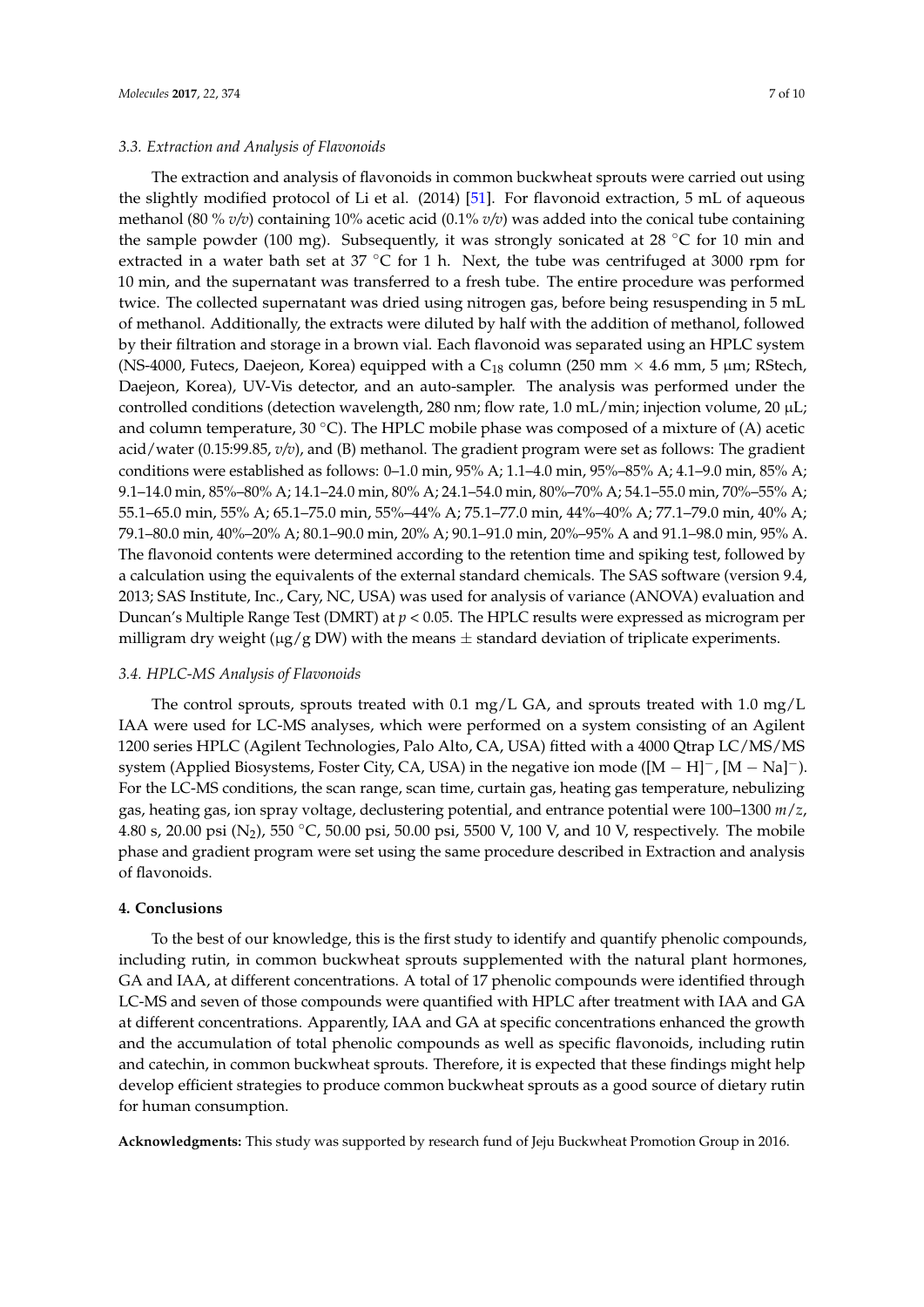**Author Contributions:** S.U. Park designed the experiments and analyzed the data. C.H. Park, H.J. Yeo, Y.J. Park, A.M.A. Morgan, M.V. Arasu, and N.A. Al-Dhabi wrote the manuscript, performed the experiments, and analyzed the data.

**Conflicts of Interest:** The authors declare no conflict of interest.

# **References**

- <span id="page-7-0"></span>1. Jeon, Y.-J.; Kang, E.-S.; Hong, K.-W. A PCR method for rapid detection of buckwheat ingredients in food. *J. Korean Soc. Appl. Biol. Chem.* **2007**, *50*, 276–280.
- <span id="page-7-1"></span>2. Golisz, A.; Lata, B.; Gawronski, S.W.; Fujii, Y. Specific and total activities of the allelochemicals identified in buckwheat. *Weed Biol. Manag.* **2007**, *7*, 164–171. [\[CrossRef\]](http://dx.doi.org/10.1111/j.1445-6664.2007.00252.x)
- <span id="page-7-2"></span>3. Kim, D.W.; Hwang, I.K.; Lim, S.S.; Yoo, K.Y.; Li, H.; Kim, Y.S.; Kwon, D.Y.; Moon, W.K.; Kim, D.W.; Won, M.H. Germinated buckwheat extract decreases blood pressure and nitrotyrosine immunoreactivity in aortic endothelial cells in spontaneously hypertensive rats. *Phytother. Res.* **2009**, *23*, 993–998. [\[CrossRef\]](http://dx.doi.org/10.1002/ptr.2739) [\[PubMed\]](http://www.ncbi.nlm.nih.gov/pubmed/19140152)
- <span id="page-7-3"></span>4. Kim, C.D.; Lee, W.-K.; No, K.-O.; Park, S.-K.; Lee, M.-H.; Lim, S.R.; Roh, S.-S. Anti-allergic action of buckwheat (*Fagopyrum esculentum* Moench) grain extract. *Int. Immunopharmacol.* **2003**, *3*, 129–136. [\[CrossRef\]](http://dx.doi.org/10.1016/S1567-5769(02)00261-8)
- <span id="page-7-4"></span>5. Amarowicz, R.; Dykes, G.A.; Pegg, R.B. Antibacterial activity of tannin constituents from *Phaseolus vulgaris*, *Fagoypyrum esculentum*, *Corylus avellana* and *Juglans nigra*. *Fitoterapia* **2008**, *79*, 217–219. [\[CrossRef\]](http://dx.doi.org/10.1016/j.fitote.2007.11.019) [\[PubMed\]](http://www.ncbi.nlm.nih.gov/pubmed/18325686)
- <span id="page-7-5"></span>6. Ren, S.-C.; Sun, J.-T. Changes in phenolic content, phenylalanine ammonia-lyase (PAL) activity, and antioxidant capacity of two buckwheat sprouts in relation to germination. *J. Funct. Foods* **2014**, *7*, 298–304. [\[CrossRef\]](http://dx.doi.org/10.1016/j.jff.2014.01.031)
- <span id="page-7-6"></span>7. Danihelová, M.; Jantová, S.; Sturdík, E. Cytotoxic and antioxidant activity of buckwheat hull extracts. *J. Microbiol. Biotechnol. Food. Sci.* **2013**, *2*, 1314–1323.
- <span id="page-7-7"></span>8. Kumar, S.; Pandey, A.K. Chemistry and biological activities of flavonoids: An overview. *Sci. World J.* **2013**, *2013*, 162750. [\[CrossRef\]](http://dx.doi.org/10.1155/2013/162750) [\[PubMed\]](http://www.ncbi.nlm.nih.gov/pubmed/24470791)
- <span id="page-7-8"></span>9. Dixon, R.A.; Paiva, N.L. Stress-induced phenylpropanoid metabolism. *Plant Cell* **1995**, *7*, 1085. [\[CrossRef\]](http://dx.doi.org/10.1105/tpc.7.7.1085) [\[PubMed\]](http://www.ncbi.nlm.nih.gov/pubmed/12242399)
- <span id="page-7-9"></span>10. Winkel-Shirley, B. Flavonoid biosynthesis. A colorful model for genetics, biochemistry, cell biology, and biotechnology. *Plant Physiol.* **2001**, *126*, 485–493. [\[CrossRef\]](http://dx.doi.org/10.1104/pp.126.2.485) [\[PubMed\]](http://www.ncbi.nlm.nih.gov/pubmed/11402179)
- <span id="page-7-10"></span>11. Kim, S.-J.; Zaidul, I.; Suzuki, T.; Mukasa, Y.; Hashimoto, N.; Takigawa, S.; Noda, T.; Matsuura-Endo, C.; Yamauchi, H. Comparison of phenolic compositions between common and tartary buckwheat (*Fagopyrum*) sprouts. *Food Chem.* **2008**, *110*, 814–820. [\[CrossRef\]](http://dx.doi.org/10.1016/j.foodchem.2008.02.050) [\[PubMed\]](http://www.ncbi.nlm.nih.gov/pubmed/26047265)
- 12. Jiang, P.; Burczynski, F.; Campbell, C.; Pierce, G.; Austria, J.; Briggs, C. Rutin and flavonoid contents in three buckwheat species *Fagopyrum esculentum*, *F. tataricum*, and *F. homotropicum* and their protective effects against lipid peroxidation. *Food Res. Int.* **2007**, *40*, 356–364. [\[CrossRef\]](http://dx.doi.org/10.1016/j.foodres.2006.10.009)
- 13. Kalinova, J.; Triska, J.; Vrchotova, N. Distribution of vitamin E, squalene, epicatechin, and rutin in common buckwheat plants (*Fagopyrum esculentum* Moench). *J. Agric. Food Chem.* **2006**, *54*, 5330–5335. [\[CrossRef\]](http://dx.doi.org/10.1021/jf060521r) [\[PubMed\]](http://www.ncbi.nlm.nih.gov/pubmed/16848513)
- <span id="page-7-11"></span>14. Kreft, I.; Fabjan, N.; Yasumoto, K. Rutin content in buckwheat (*Fagopyrum esculentum* Moench) food materials and products. *Food Chem.* **2006**, *98*, 508–512. [\[CrossRef\]](http://dx.doi.org/10.1016/j.foodchem.2005.05.081)
- <span id="page-7-12"></span>15. Lee, L.-S.; Choi, E.-J.; Kim, C.-H.; Sung, J.-M.; Kim, Y.-B.; Seo, D.-H.; Choi, H.-W.; Choi, Y.-S.; Kum, J.-S.; Park, J.-D. Contribution of flavonoids to the antioxidant properties of common and tartary buckwheat. *J. Cereal Sci.* **2016**, *68*, 181–186. [\[CrossRef\]](http://dx.doi.org/10.1016/j.jcs.2015.07.005)
- <span id="page-7-13"></span>16. Watanabe, M.; Ayugase, J. Effects of buckwheat sprouts on plasma and hepatic parameters in type 2 diabetic db/db mice. *J. Food Sci.* **2010**, *75*, H294–H299. [\[CrossRef\]](http://dx.doi.org/10.1111/j.1750-3841.2010.01853.x) [\[PubMed\]](http://www.ncbi.nlm.nih.gov/pubmed/21535603)
- <span id="page-7-14"></span>17. Lee, C.-C.; Shen, S.-R.; Lai, Y.-J.; Wu, S.-C. Rutin and quercetin, bioactive compounds from tartary buckwheat, prevent liver inflammatory injury. *Food. Funct.* **2013**, *4*, 794–802. [\[CrossRef\]](http://dx.doi.org/10.1039/c3fo30389f) [\[PubMed\]](http://www.ncbi.nlm.nih.gov/pubmed/23584161)
- <span id="page-7-15"></span>18. Gulpinar, A.R.; Orhan, I.E.; Kan, A.; Senol, F.S.; Celik, S.A.; Kartal, M. Estimation of in vitro neuroprotective properties and quantification of rutin and fatty acids in buckwheat (*Fagopyrum esculentum* Moench) cultivated in Turkey. *Food Res. Int.* **2012**, *46*, 536–543. [\[CrossRef\]](http://dx.doi.org/10.1016/j.foodres.2011.08.011)
- <span id="page-7-16"></span>19. Kim, S.-H.; Cui, C.-B.; Kang, I.-J.; Kim, S.Y.; Ham, S.-S. Cytotoxic effect of buckwheat (*Fagopyrum esculentum* Moench) hull against cancer cells. *J. Med. Food* **2007**, *10*, 232–238. [\[CrossRef\]](http://dx.doi.org/10.1089/jmf.2006.1089) [\[PubMed\]](http://www.ncbi.nlm.nih.gov/pubmed/17651057)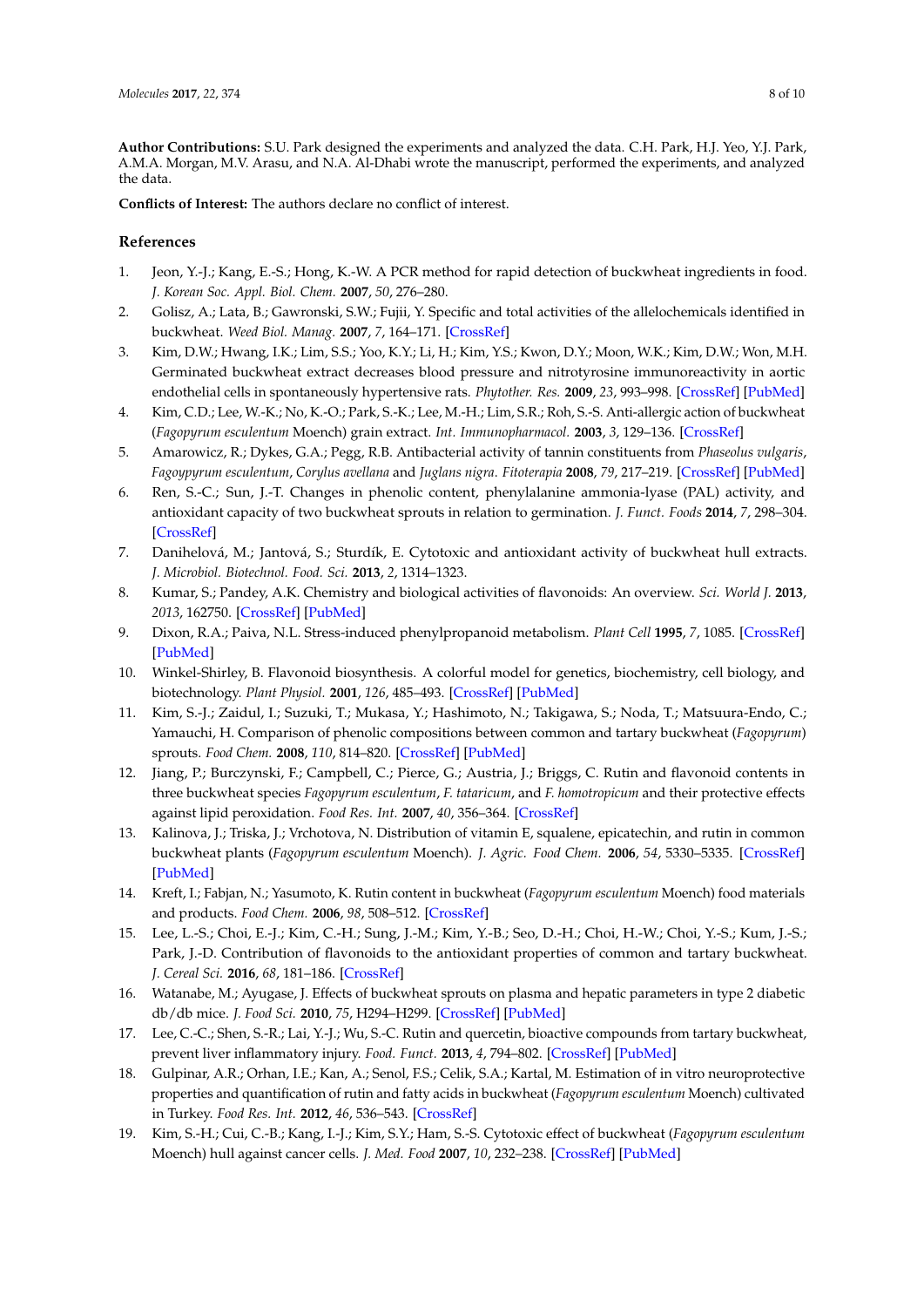- <span id="page-8-0"></span>20. Han, S.-Y.; Chu, J.-X.; Li, G.-M.; Zhu, L.-S.; Shi, R.-F. Effects of rutin from leaves and flowers of buckwheat (*Fagopyrum esculentum* Moench.) on angiotensin II-induced hypertrophy of cardiac myocytes and proliferation of fibroblasts. *Lat. Am. J. Pharm.* **2010**, *29*, 137–140.
- <span id="page-8-1"></span>21. Davies, P.J. The plant hormones: Their nature, occurrence, and functions. In *Plant Hormones: Biosynthesis, Signal Transduction, Action*, 3rd ed.; Davies, P.J., Ed.; Kluwer Academic Publishers: Dordrecht, The Netherlands, 2004; pp. 1–15.
- <span id="page-8-2"></span>22. Gaspar, T.; Kevers, C.; Penel, C.; Greppin, H.; Reid, D.M.; Thorpe, T.A. Plant hormones and plant growth regulators in plant tissue culture. *In Vitro Cell. Dev. Biol. Plant* **1996**, *32*, 272–289. [\[CrossRef\]](http://dx.doi.org/10.1007/BF02822700)
- <span id="page-8-3"></span>23. Crozier, A.; Kamiya, Y.; Bishop, G.; Yokota, T. Biosynthesis of Hormones and Elicitors Molecules. In *Biochemistry and Molecular Biology of Plants*; Buchanan, B.B., Gruissem, W., Jones, R.L., Eds.; American Society of Plant Physiologists: Rockville, MD, USA, 2000; Volume 40.
- <span id="page-8-4"></span>24. Vanisree, M.; Lee, C.-Y.; Lo, S.-F.; Nalawade, S.M.; Lin, C.Y.; Tsay, H.-S. Studies on the production of some important secondary metabolites from medicinal plants by plant tissue cultures. *Bot. Bull. Acad. Sin.* **2004**, *45*, 1–22.
- 25. Cho, G.; Kim, D.; Pedersen, H.; Chin, C.K. Ethephon enhancement of secondary metabolite synthesis in plant cell cultures. *Biotechnol. Prog.* **1988**, *4*, 184–188. [\[CrossRef\]](http://dx.doi.org/10.1002/btpr.5420040309)
- 26. Karuppusamy, S. A review on trends in production of secondary metabolites from higher plants by in vitro tissue, organ and cell cultures. *J. Med. Plants Res.* **2009**, *3*, 1222–1239.
- 27. Rao, S.R.; Ravishankar, G. Plant cell cultures: Chemical factories of secondary metabolites. *Biotechnol. Adv.* **2002**, *20*, 101–153. [\[PubMed\]](http://www.ncbi.nlm.nih.gov/pubmed/14538059)
- <span id="page-8-5"></span>28. Yeoman, M.; Yeoman, C. Manipulating secondary metabolism in cultured plant cells. *New Phytol.* **1996**, *134*, 553–569. [\[CrossRef\]](http://dx.doi.org/10.1111/j.1469-8137.1996.tb04921.x)
- <span id="page-8-6"></span>29. Hou, S.; Sun, Z.; Linghu, B.; Wang, Y.; Huang, K.; Xu, D.; Han, Y. Regeneration of buckwheat plantlets from hypocotyl and the influence of exogenous hormones on rutin content and rutin biosynthetic gene expression in vitro. *Plant Cell Tissue Organ Cult.* **2015**, *120*, 1159–1167. [\[CrossRef\]](http://dx.doi.org/10.1007/s11240-014-0671-5)
- <span id="page-8-7"></span>30. Thiruvengadam, M.; Kim, S.-H.; Chung, I.-M. Exogenous phytohormones increase the accumulation of health-promoting metabolites, and influence the expression patterns of biosynthesis related genes and biological activity in Chinese cabbage (*Brassica rapa* spp. *pekinensis). Sci. Hortic.* **2015**, *193*, 136–146. [\[CrossRef\]](http://dx.doi.org/10.1016/j.scienta.2015.07.007)
- <span id="page-8-8"></span>31. Sandhu, A.K.; Gray, D.J.; Lu, J.; Gu, L. Effects of exogenous abscisic acid on antioxidant capacities, anthocyanins, and flavonol contents of muscadine grape (*Vitis rotundifolia*) skins. *Food Chem.* **2011**, *126*, 982–988. [\[CrossRef\]](http://dx.doi.org/10.1016/j.foodchem.2010.11.105)
- <span id="page-8-9"></span>32. Yahia, A.; Kevers, C.; Gaspar, T.; Chénieux, J.-C.; Rideau, M.; Crèche, J. Cytokinins and ethylene stimulate indole alkaloid accumulation in cell suspension cultures of *Catharanthus roseus* by two distinct mechanisms. *Plant Sci.* **1998**, *133*, 9–15. [\[CrossRef\]](http://dx.doi.org/10.1016/S0168-9452(98)00014-4)
- <span id="page-8-10"></span>33. Zhang, J.; Gao, W.-Y.; Wang, J.; Li, X.-L. Effects of sucrose concentration and exogenous hormones on growth and periplocin accumulation in adventitious roots of *Periploca sepium* Bunge. *Acta Physiol. Plant.* **2012**, *34*, 1345–1351. [\[CrossRef\]](http://dx.doi.org/10.1007/s11738-012-0931-0)
- <span id="page-8-11"></span>34. Park, C.H.; AyeThwe, A.; Kim, S.J.; Park, J.S.; Arasu, M.; Al-Dhabi, N.A.; Il Park, N.; Park, S.U. Effect of Auxins on Anthocyanin Accumulation in Hairy Root Cultures of Tartary Buckwheat Cultivar Hokkai T10. *Nat. Prod. Commun.* **2016**, *11*, 1283–1286.
- <span id="page-8-12"></span>35. Komaikul, J.; Kitisripanya, T.; Tanaka, H.; Sritularak, B.; Putalun, W. Enhanced Mulberroside A Production from Cell Suspension and Root Cultures of *Morus alba* Using Elicitation. *Nat. Prod. Commun.* **2015**, *10*, 1253–1256. [\[PubMed\]](http://www.ncbi.nlm.nih.gov/pubmed/26411024)
- <span id="page-8-13"></span>36. Pitta-Alvarez, S.I.; Spollansky, T.C.; Giulietti, A.M. The influence of different biotic and abiotic elicitors on the production and profile of tropane alkaloids in hairy root cultures of *Brugmansia candida*. *Enzym. Microb. Technol.* **2000**, *26*, 252–258. [\[CrossRef\]](http://dx.doi.org/10.1016/S0141-0229(99)00137-4)
- <span id="page-8-14"></span>37. Uddin, M.R.; Thwe, A.A.; Kim, Y.B.; Park, W.T.; Chae, S.C.; Park, S.U. Effects of jasmonates on sorgoleone accumulation and expression of genes for sorgoleone biosynthesis in sorghum roots. *J. Chem. Ecol.* **2013**, *39*, 712–722. [\[CrossRef\]](http://dx.doi.org/10.1007/s10886-013-0299-7) [\[PubMed\]](http://www.ncbi.nlm.nih.gov/pubmed/23702703)
- <span id="page-8-15"></span>38. Lee, S.-W.; Seo, J.M.; Lee, M.-K.; Chun, J.-H.; Antonisamy, P.; Arasu, M.V.; Suzuki, T.; Al-Dhabi, N.A.; Kim, S.-J. Influence of different LED lamps on the production of phenolic compounds in common and Tartary buckwheat sprouts. *Ind. Crops Prod.* **2014**, *54*, 320–326. [\[CrossRef\]](http://dx.doi.org/10.1016/j.indcrop.2014.01.024)